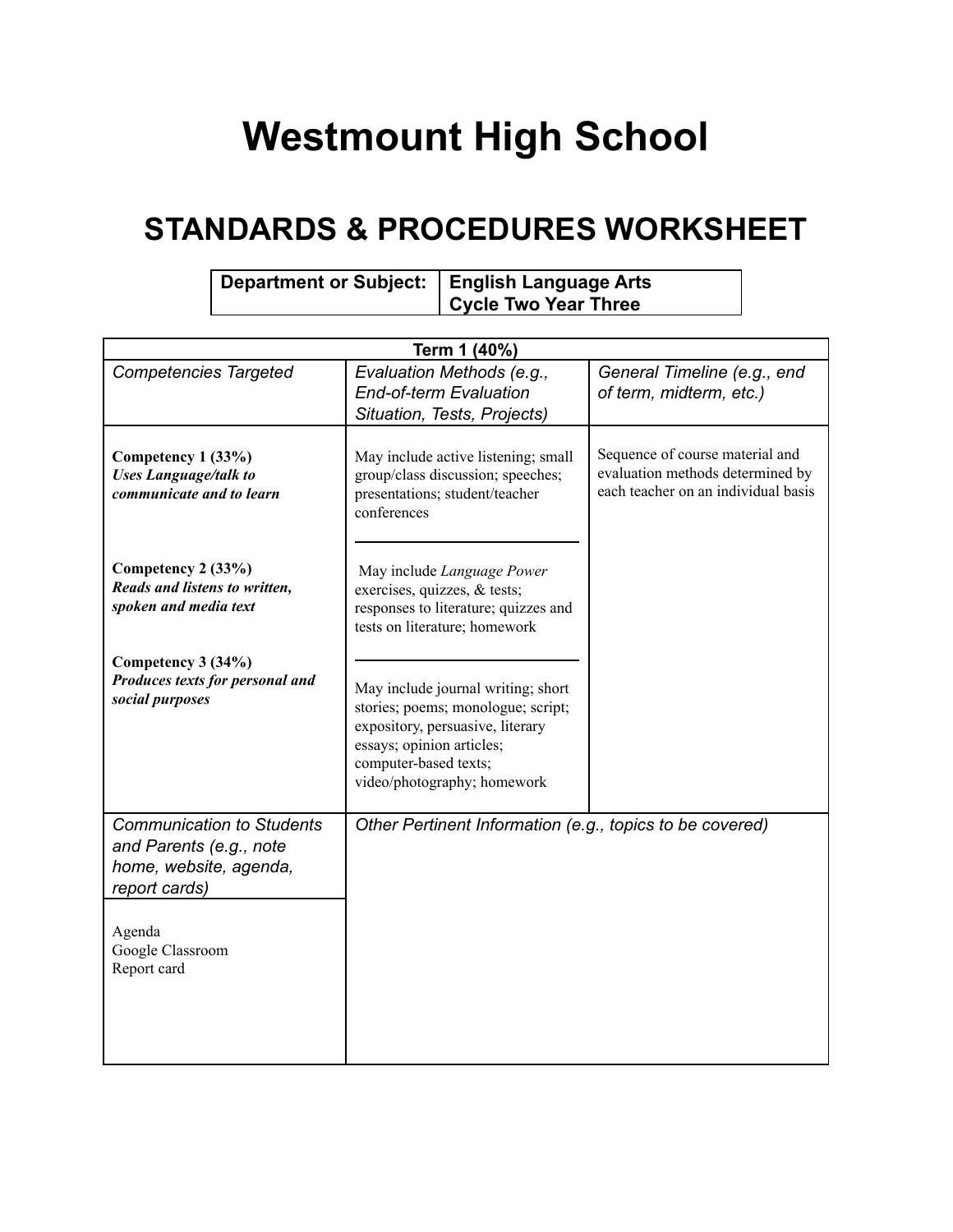| Term 2 (60%)                                                                                           |                                                                                                                                                                                                   |                                                                                                            |  |
|--------------------------------------------------------------------------------------------------------|---------------------------------------------------------------------------------------------------------------------------------------------------------------------------------------------------|------------------------------------------------------------------------------------------------------------|--|
| <b>Competencies Targeted</b>                                                                           | Evaluation Methods (e.g.,<br><b>End-of-term Evaluation</b><br>Situation, Tests, Projects)                                                                                                         | General Timeline (e.g., end<br>of term, midterm, etc.)                                                     |  |
| Competency 1 (33%)<br><b>Uses Language/talk to</b><br>communicate and to learn                         | May include active listening; small<br>group/class discussion; speeches;<br>presentations; student/teacher<br>conferences                                                                         | Sequence of course material and<br>evaluation methods determined by<br>each teacher on an individual basis |  |
| Competency 2 (33%)<br>Reads and listens to written,<br>spoken and media text)                          | May include Language Power<br>exercises, quizzes, & tests;<br>responses to literature; quizzes and<br>tests on literature; homework                                                               |                                                                                                            |  |
| Competency 3 (34%)<br>Produces texts for personal and<br>social purposes                               | May include journal writing; short<br>stories; poems; monologue; script;<br>expository, persuasive, literary<br>essays; opinion articles;<br>computer-based texts;<br>video/photography; homework |                                                                                                            |  |
| <b>Communication to Students</b><br>and Parents (e.g., note<br>home, website, agenda,<br>report cards) | Other Pertinent Information (e.g., topics to be covered)<br>Ministry exams evaluate Competency 2 and 3, counting for 20% of<br>students' final grades in Competency 2 and 3.                      |                                                                                                            |  |
| Agenda<br>Google Classroom<br>Report card                                                              |                                                                                                                                                                                                   |                                                                                                            |  |